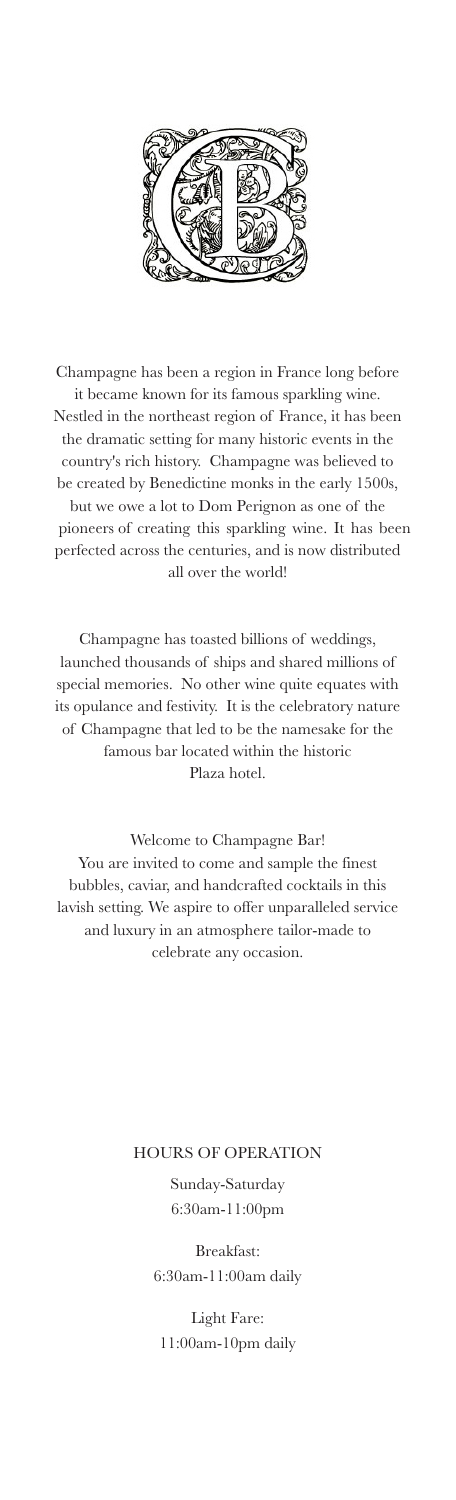Champagne Bar Cocktails

### IMPERIAL PLAZA  $29$

Champagne Bar's signature cocktail. It utilizes the distinctive complexity of Blume Marillen Apricot Eaux-de-Vie then balances it out with the rich notes of our own home-made clover honey syrup, freshly squeezed lemon juice and then charged with brut champagne.

## FRENCH 75 2 9

As the story goes, during WW I some American soldiers stumbled upon a stash of gin and champagne while marching through the French countryside. Not being able to satisfy their craving for a proper Tom Collins due to a lack of club soda, they used the champagne in its place and the French 75 was born. The Champagne Bar at the Plaza uses Plymouth gin with Hennessy VSOP shaken with freshly squeezed lemon juice and topped with brut champagne to create this classic soldiers favorite.

#### BELLINI 2 9

It was the signature pink hues found in the works of Venetian painter Giovanni Bellini, that inspired Giuseppe Cipriani to name what may be the definitive international sparkler back in 1945. Fresh white peach purée charged with sparkling wine.

## APEROL SPRITZ 2 9

Sip this classic Italian aperitif, made from a combination of Aperol and Prosecco, as you imagine yourself enjoying the Italian countryside, warm summer breezes and beautiful sunshine. Finisci il bicchiere!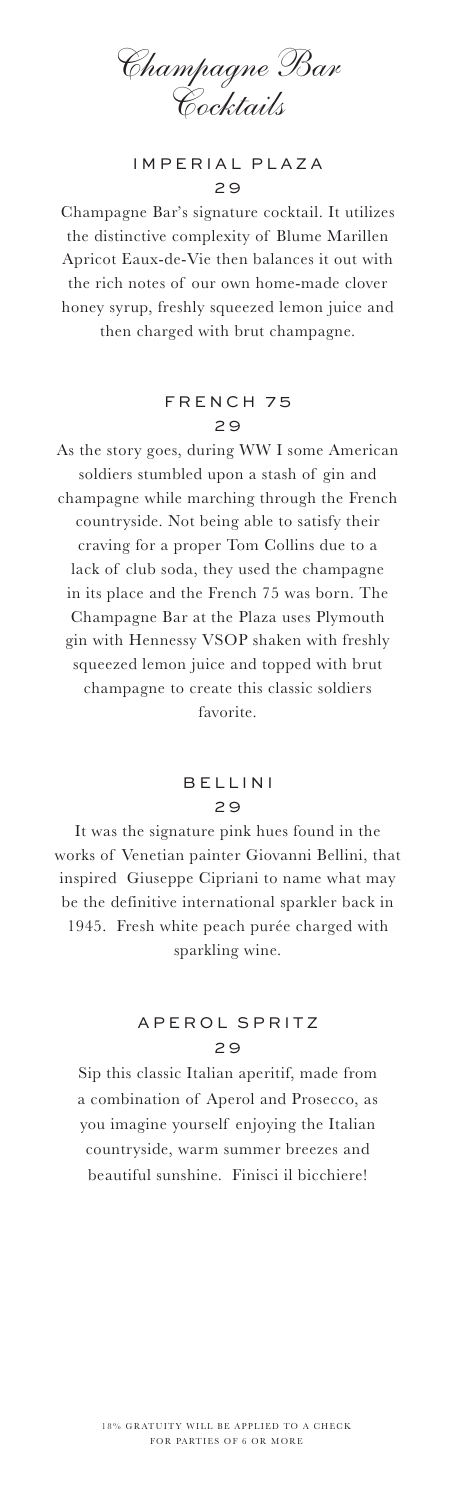Champagne Bar Cocktails

## CHAMOMILE TEA BLOSSOM 3 2

A tribute to The Plaza's famous afternoon tea, this blend of Egyptian chamomile flowers with velvety Hennessy VSOP cognac, Cointreau, fresh lemon and brut champagne is enlivened with the essence of smoked orange that brings this high society tradition to a new height.

# PLAZA CHAMPAGNE PUNCH MIN. 2 GUESTS | 34 PP Plaza Champagne

Punch has a long history. From early beginnings in the East and West Indies to traveling with British sailors to England where it found a welcoming home for centuries while helping the British people gather and celebrate. Punch's migration to the new world resulted in the founding fathers gathered around a punch bowl to celebrate the signing of The Declaration of Independence. Since that historic party and on up through the years punch has played a big part in American celebrations ever since. Celebrate any occasion with our shared champagne punch featuring fresh lemon and strawberries, Nolet gin and Duval Leroy Rose.

## STRAWBERRY & CHAMPAGNE M OJITO 2 9

Hand–pressed strawberries and fresh organic mint bathed in an ocean of Bacardi Light rum, freshly squeezed lime juice and brut champagne accented with a mint sprig dusted with the subtle sweetness of powdered sugar.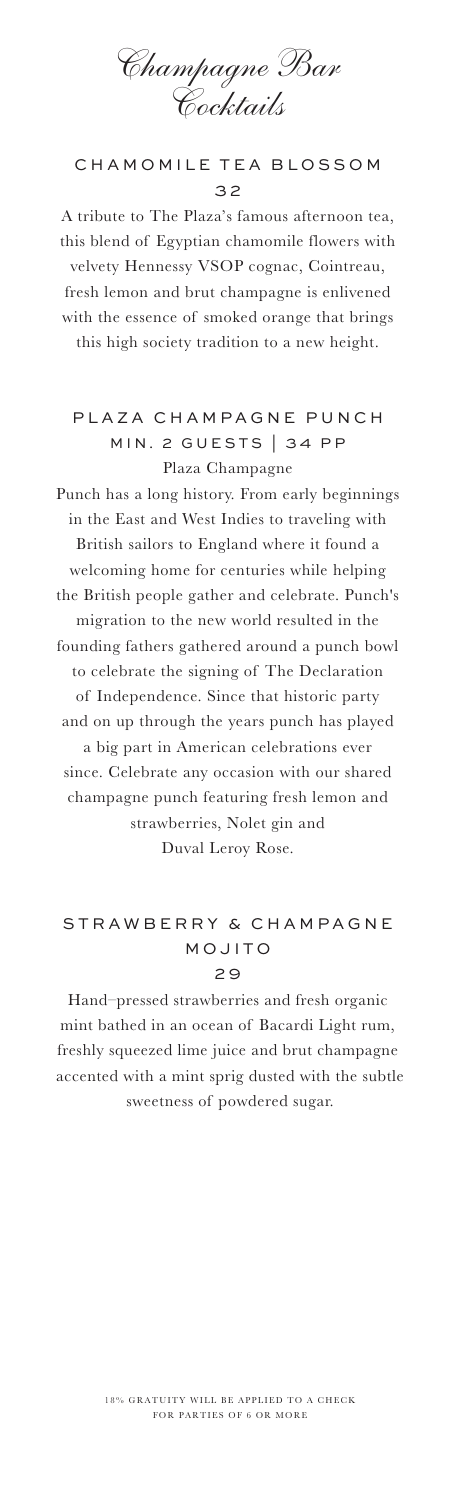Champagne Flights



# THE PLAZA PLATINUM FLIGHT

| 199                |                                |                                |
|--------------------|--------------------------------|--------------------------------|
| LOUIS              |                                | <b>Dом</b>                     |
| ROEDERFR           | KRUG BRUT                      | $P$ $F$ RIGNON                 |
| 'CRISTAL'          |                                | BRUT                           |
| BRUT               |                                |                                |
| Reims, France 2012 | MESNIL-SUR-OGER,<br>FRANCE, NV | <b>ÉPERNAY, FRANCE</b><br>2006 |

THE PLAZA SILVER FLIGHT

| RUINART       | $PERRIER-$ | LOUIS    |
|---------------|------------|----------|
| BLANC DE      | JOUËT      | ROEDERER |
| <b>BLANCS</b> | BRUT       | BRUT     |
|               | $\cdot$    |          |

Reims, France 2006

Épernay, FRANCE, NV

Reims, France, NV

#### THE PLAZA ROSE GOLD FLIGHT

| 157        |                                    |                     |  |
|------------|------------------------------------|---------------------|--|
| KRUG ROSÉ  | Moët &                             | DUVAI               |  |
|            | CHANDON<br>ROSÉ                    | LEROY ROSÉ          |  |
| FRANCE, NV | MESNIL-SUR-OGER, REIMS, FRANCE, NV | A VERTUS,<br>FRANCE |  |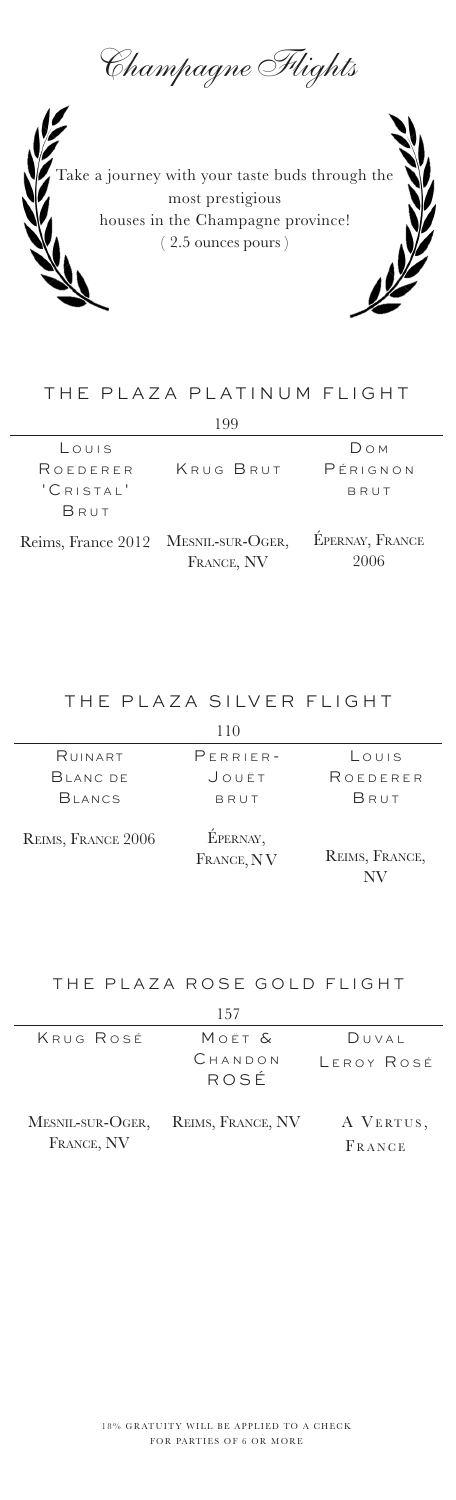Champagne & Sparkling Wines by the Glass

MOËT & CHANDON "DOM PÉRIGNON" *#121* Brut, Épernay, France 2006 99/600

> LOUIS ROEDERER 'CRISTAL' *#131* Brut, Reims, France 2014 119/700

PERRIER-JOUËT GRAND BRUT *#105* Brut, Épernay, France NV 36/200

> LOUIS ROEDERER BRUT *#124* Brut, Reims, France NV 39/160

MOËT & CHANDON *#108* Brut Impérial, Épernay, France NV 32/145

NICOLAS FEUILLATTE *#100* Brut, Chouilly, France NV 29/125

KRUG GRAND CUVÉE *#172* Reims, France NV (375ml) 98/225

RUINART BLANC DE BLANCS *#170* Reims, France NV 49/255

BILLECART-SALMON ROSÉ *#113* Rosé, Mareuil-sur-Ay, France NV 49/250

> DUVAL LEROY ROSÉ *#126* Rosé, Reims, France NV 49/195

MOËT & CHANDON ROSÉ *#111* Brut Impérial Rosé, Épernay, France NV 49/220

> KRUG ROSÉ *#181* Reims, France NV  $105/655$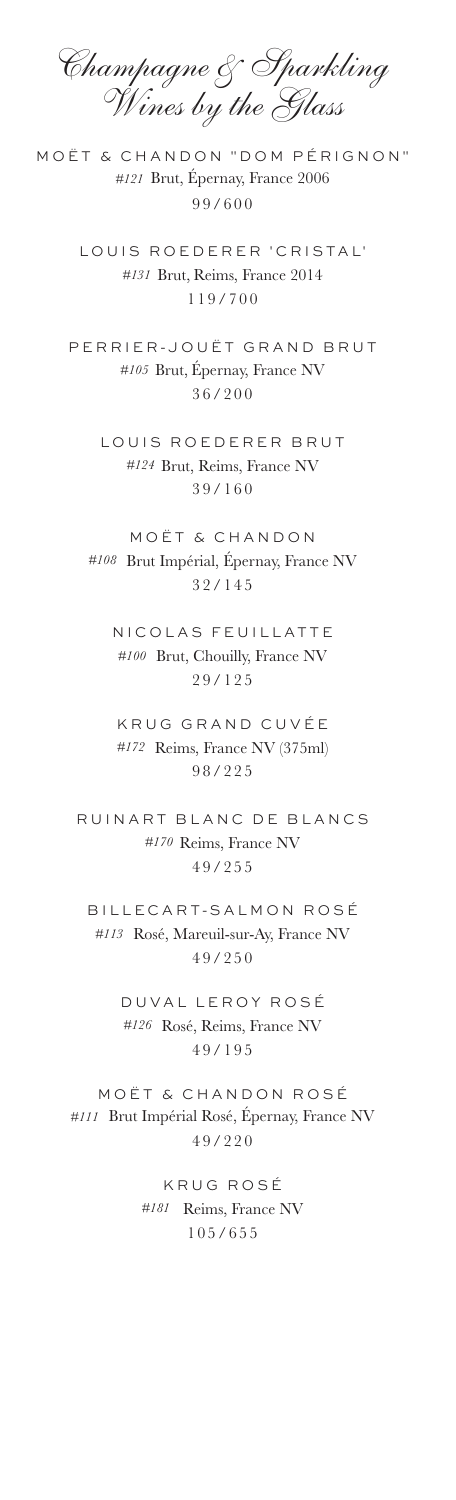Champagnes by the Bottle

|     | NON-VINTAGE CHAMPAGNE                                                          |      |
|-----|--------------------------------------------------------------------------------|------|
| 100 | Nicolas Feuillatte Brut<br>Chouilly, France NV                                 | 130  |
| 103 | Taittinger La Française<br>Reims, France NV                                    | 180  |
| 104 | Laurent-Perrier Brut<br>Tours-sur-Marne, France NV                             | 160  |
| 105 | Perrier Jouët Grand Brut<br>Épernay, France NV                                 | 200  |
| 107 | Krug Grande Cuvée Brut<br>Reims, France NV                                     | 600  |
| 140 | Pierre Peters Blanc de Blanc<br>Grand Cru Mesnil-sur-Oger,<br><b>France NV</b> | 200  |
| 180 | HALF BOTTLES (375ML)<br>Krug Grande Cuvée Brut<br>Reims, France NV             | 225  |
| 181 | Krug Grande Cuvée Rosé<br>Reims, France NV                                     | 300  |
| 185 | MAGNUMS<br>Moët & Chandon 'Dom Pérignon'<br>Épernay, France 2006               | 1800 |
| 188 | Veuve Clicquot Ponsardin Brut<br>Reims, France NV                              | 550  |
| 189 | Ruinart Blanc de Blancs<br>Reims, France NV                                    | 600  |
| 191 | Laurent Perrier Rosé<br>Tours-sur-Marne, France NV                             | 600  |
| 192 | Billecart-Salmon Rosé<br>Mareuil-sur-Ay, France NV                             | 600  |
|     | WORLD SPARKLING                                                                |      |

150 Nino Franco 'Rustico' Prosecco 83 Valdobbiadene, Italy NV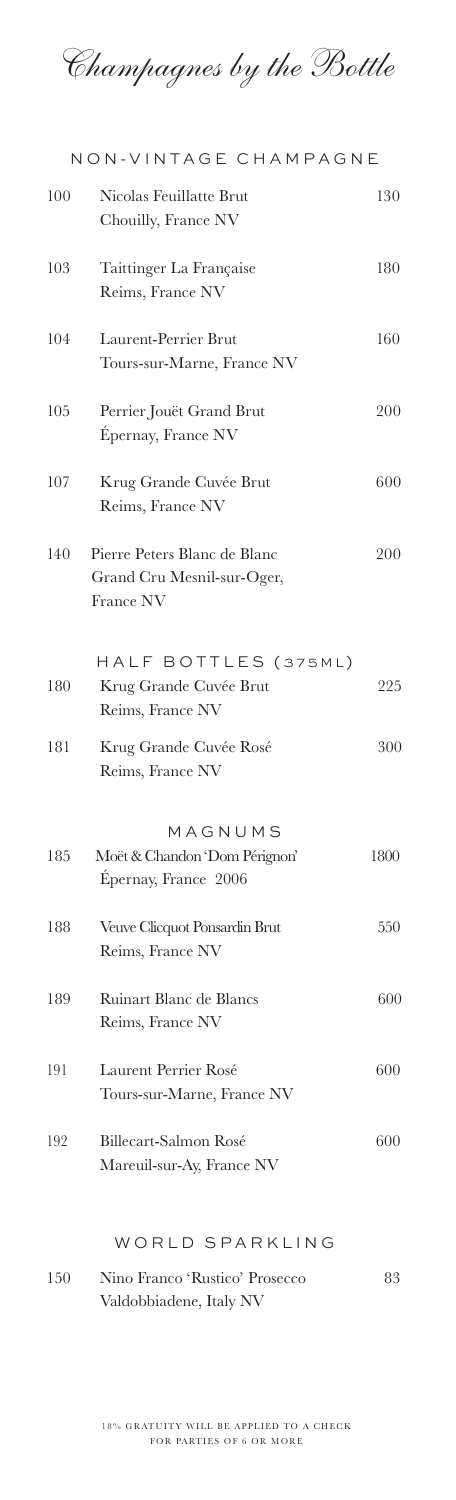Champagnes by the Bottle

VINTAGE CHAMPAGNE

| 121 | Moët & Chandon Dom Pérignon' Brut<br>Épernay, France 2009                | 600  |
|-----|--------------------------------------------------------------------------|------|
| 124 | Laurent-Perrier Brut Millésimé<br>Tours-sur-Marne, France 2004           | 220  |
| 125 | Bollinger La Grande Année Brut<br>Mareuil-sur-Ay, Champagne, France 2007 | 450  |
| 126 | Nicolas Feuillatte Palmes d'Or Brut<br>Chouilly, France 2002             | 325  |
| 131 | Louis Roederer 'Cristal' Brut<br>Reims, France 2014                      | 700  |
| 135 | Taittinger 'Comtes de<br>Champagne' Brut Reims, France 1998              | 800  |
|     | ROSÉ CHAMPAGNE                                                           |      |
| 110 | Laurent Perrier Rosé<br>Tours-sur-Marne, France NV                       | 250  |
| 111 | Billecart-Salmon Rosé<br>Mareuil-sur-Ay, France NV                       | 250  |
| 112 | Taittinger Prestige Rosé<br>Reims, France NV                             | 250  |
| 113 | Moët & Chandon 'Dom Pérignon'<br>Épernay, France 2005                    | 880  |
| 114 | Perrier-Jouët 'Blason'<br>Épernay, France NV                             | 220  |
| 132 | Louis Roederer 'Cristal Rosé'<br>Reims, France 2009                      | 1400 |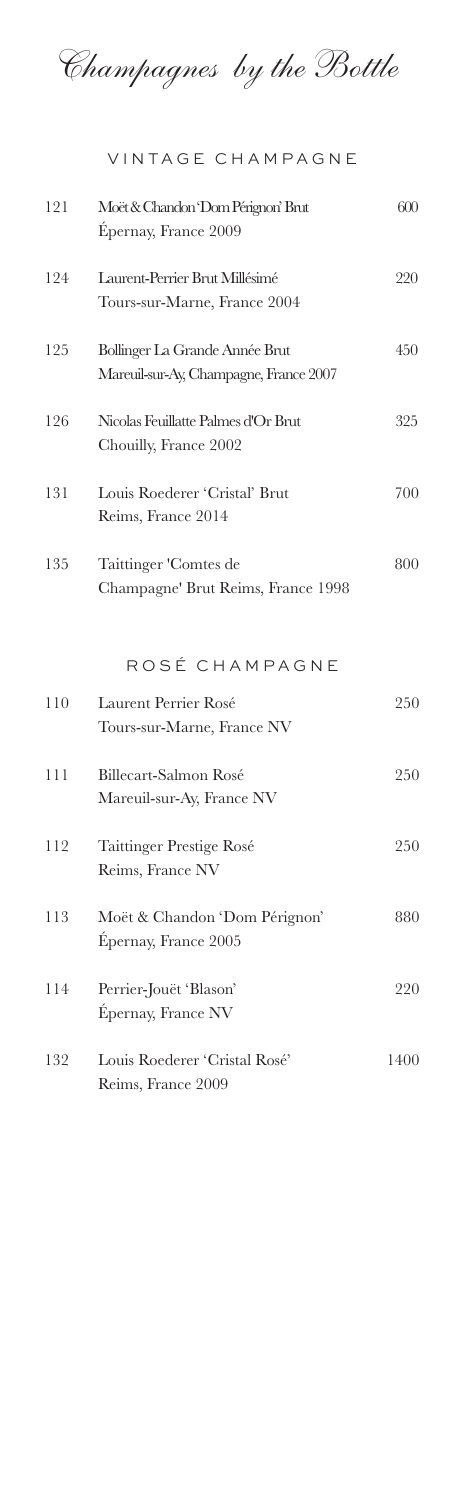Wines

|     | WHITE WINE                                                             |        |
|-----|------------------------------------------------------------------------|--------|
| 212 | <b>Tolloy Pinot Grigio</b><br>Alto Adige, Italy 2017                   | 26/104 |
| 272 | Pascal Jolivet Sancerre<br>Loire Valley, France 2018                   | 24/95  |
| 232 | Allan Scott Sauvignon Blanc<br>Marlborough, New Zealand 2017           | 19/76  |
| 214 | Domaine Le Seurre Riesling Semi Dry<br>Finger Lakes 2018               | 19/76  |
| 263 | William Fevre Chablis<br>Burgundy, France 2019                         | 25/98  |
| 255 | Jordan Chardonnay<br>Russian River, California 2017                    | 27/110 |
| 245 | Cakebread Chardonnay<br>Napa Valley, California 2017                   | 36/144 |
|     | ROSÉ WINE                                                              |        |
| 300 | Domaine Sainte Marie Vie Vité<br>Provence, France 2017                 | 18/72  |
| 302 | Chateau d'Esclans Whispering Angel<br>Provence, France 2018            | 24/96  |
|     | RED WINE                                                               |        |
| 419 | <b>Evolution Pinot Noir</b><br>Willamette Valley, Oregon 2017          | 25/88  |
| 439 | Terrazas de Los Andes Malbec Reserva<br>Mandoza, Argentina 2016        | 23/83  |
| 468 | Baron de Brane Bordeaux Blend<br>Margaux, Bordeaux 2012                | 35/140 |
| 481 | Decoy by Duckhorn Cabernet Sauvignon<br>Sonoma County, California 2016 | 26/95  |
| 500 | Newton Unfiltered Cabernet<br>Sauvignon Napa Valley, California 2015   | 35/140 |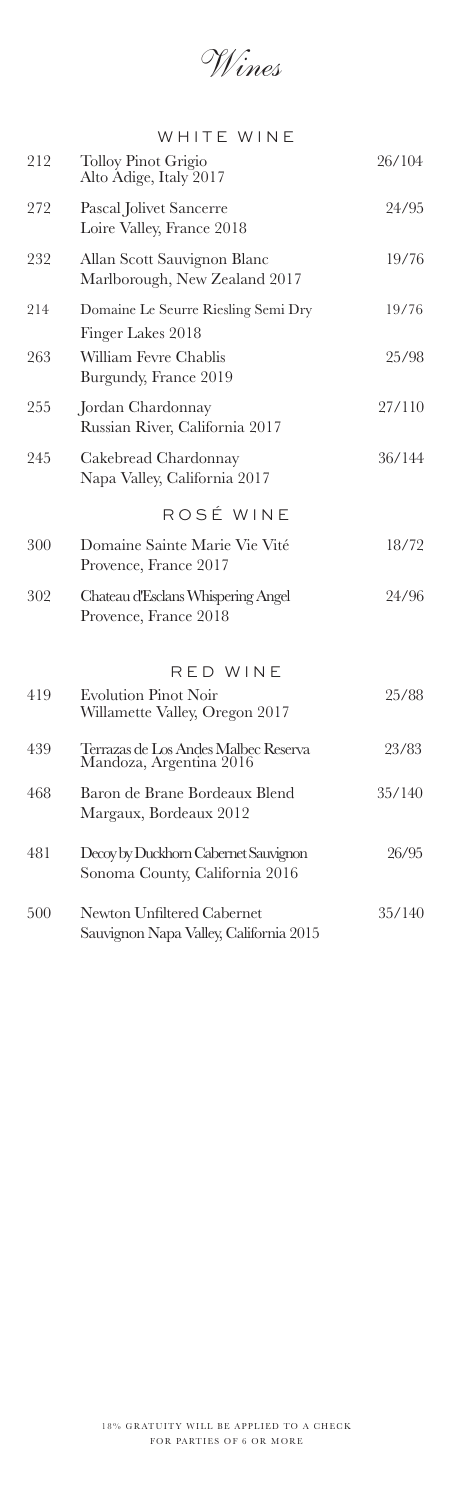Reserve Wine List White Wine

| 200 | Jermann Pinot Grigio<br>Venezia, Italy 2017                                         | 120 |
|-----|-------------------------------------------------------------------------------------|-----|
| 223 | Chalk Hill Sauvignon Blanc<br>Sonoma County, California 2015                        | 90  |
| 226 | Cakebread Sauvignon Blanc<br>Napa Valley, California 2016                           | 120 |
| 242 | Au Bon Climat Chardonnay<br>Santa Barbara County, California 2015                   | 80  |
| 246 | Paul Hobbs Ellen Lane Estate<br>Chardonnay Russian River Valley,<br>California 2014 | 350 |
| 250 | Frog's Leap Chardonnay<br>Napa Valley, California 2012                              | 120 |
| 252 | Newton Unfiltered Chardonnay<br>Napa Valley, California 2015                        | 200 |
| 267 | Olivier Leflaive Chassagne-Montrachet<br>Burgundy, France 2015                      | 250 |
| 248 | Cakebread Chardonnay<br>Napa Valley, California 2015                                | 250 |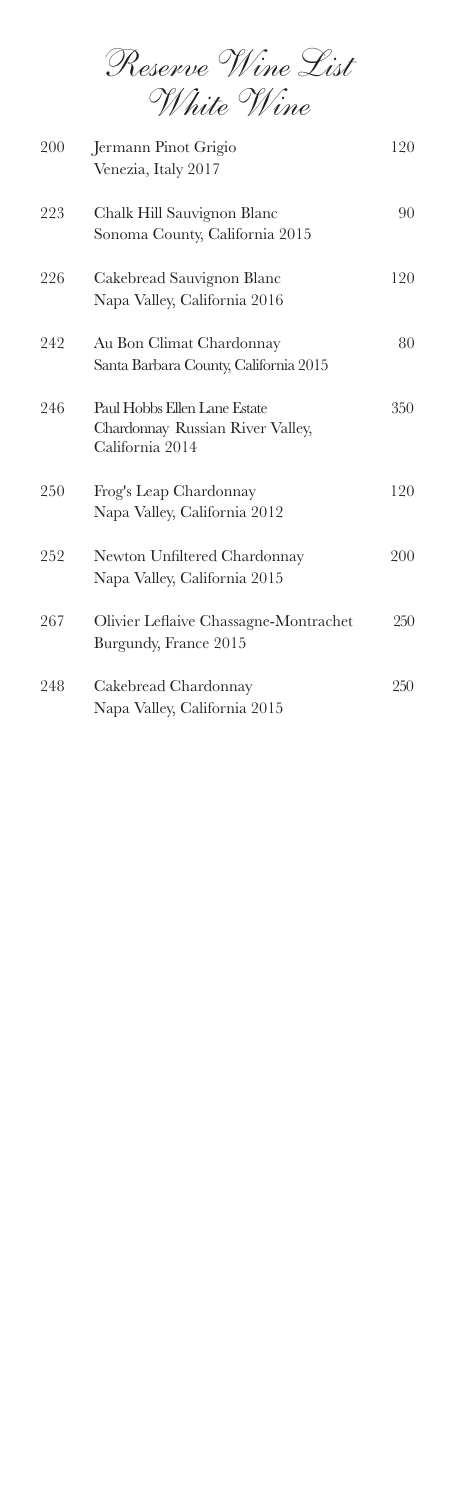Reserve Wine List Red Wine

| 400 | Domaine Pierre Gelin<br>Gevrey-Chambertin 'Clos de Meixvelle'<br>Burgundy, France 2014        | 280   |
|-----|-----------------------------------------------------------------------------------------------|-------|
| 404 | Joseph Drouhin<br>Grands-Echezeaux Grand Cru<br>Burgundy, France 2009                         | 950   |
| 409 | Domaine Drouhin Pinot Noir<br>Dundee Hills, Oregon 2015                                       | 165   |
| 411 | La Crema Pinot Noir<br>Sonoma Coast, California 2015                                          | 90    |
| 420 | Louis Jadot Beaujolais-Villages<br>Beaujolais, France 2017                                    | 70    |
| 422 | Chapoutier 'Bernadine'<br>Châteauneuf-du-pape<br>Rhône, France 2010                           | 220   |
| 423 | Auguste Clape Cornas (Syrah)<br>Rhône, France 2004                                            | 390   |
| 434 | Masi Costasera Amarone della<br>Valpolicella Classico Veneto, Italy 2012                      | 230   |
| 461 | Château Pape Clément<br>(Grand Cru Classé de Graves)<br>Pessac Léognan, Bordeaux, France 2007 | 550   |
| 484 | Caymus Cabernet Sauvignon<br>Napa Valley, California 2016                                     | 280   |
| 484 | Caymus Special Edition Cabernet Sauvigno<br>Napa Valley, California 2016                      | 280   |
| 488 | Duckhorn Cabernet Sauvignon<br>Napa Valley, California 2013                                   | 250   |
| 493 | Newton 'Le Puzzle' Caberner Blend<br>Napa Valley, California 2005                             | 400   |
| 494 | Bryant Family Cabernet Sauvignon<br>Napa Valley, California 2011                              | 750   |
| 496 | Scarecrow Cabernet Sauvignon<br>Napa Valley, California 2011                                  | 850   |
| 497 | Harlan Estate Red Blend<br>Napa Valley, California 2005                                       | 1,200 |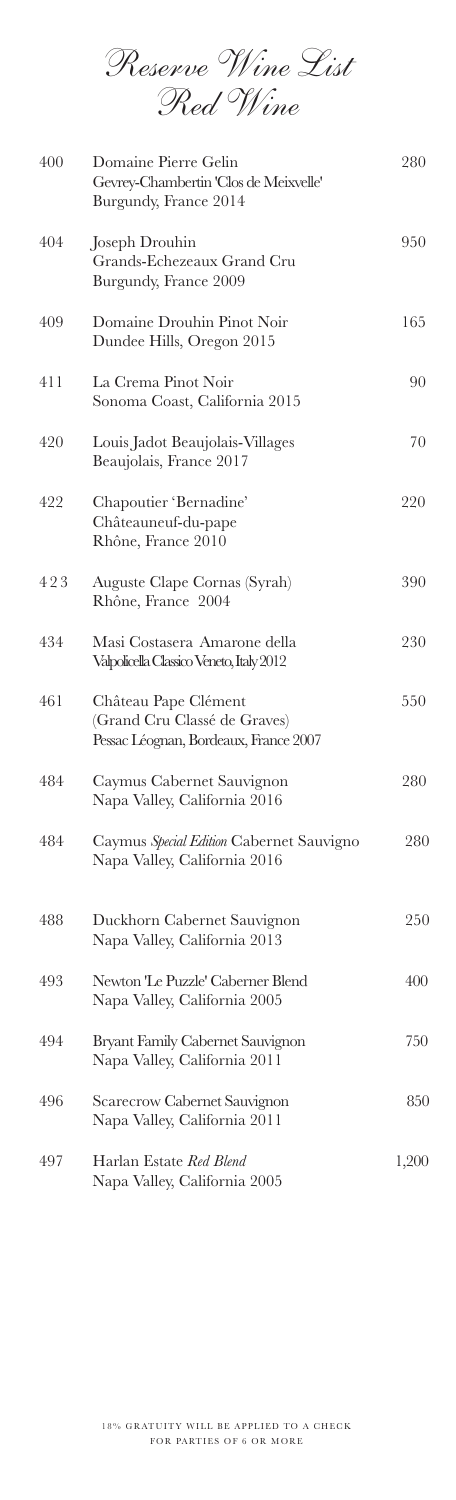Spirits

| <b>VODKA</b>                         |          |
|--------------------------------------|----------|
| Ketel One                            | 22       |
| Tito's                               | 23       |
| Belvedere                            | 26       |
| <b>Grey Goose</b>                    | 25       |
| Stolichnaya Elit                     | 27       |
|                                      |          |
| GIN                                  |          |
| Tanqueray                            | 19       |
| Plymouth                             | 20       |
| <b>Bombay Sapphire</b><br>Hendrick's | 22<br>24 |
| <b>RUM</b>                           |          |
| Bacardi Silver                       | 18       |
| Bacardi 8 Year                       | 20       |
| <b>Rhum Clement VSOP</b>             | 22       |
| The Real McCoy 3 Year                | 19       |
| The Real McCoy 12 Year               | 26       |
| Appleton Estate's 12 Year            | 21       |
| Appleton Estate's 21 Year            | 45       |
| Flor De Cana 18 Year                 | 55       |
| <b>TEQUILA</b>                       |          |
| Patron Silver                        | 23       |
| Patron Reposado                      | 25       |
| Patron Añejo                         | 31       |
| Casamigos Blanco                     | 27       |
| Casamigos Reposado                   | $30\,$   |
| Don Julio Blanco                     | 24       |
| Don Julio Reposado                   | 26       |
| Don Julio Añejo                      | 31       |
| Don Julio '1942'                     | 58       |
| Clase Azul Plata                     | 45       |
| Clase Azul Reposado                  | 55       |
| <b>BOURBON</b>                       |          |
| <b>Angel's Envy</b>                  | 19       |
| Baker's                              | 25       |
| Basil Hayden's                       | 24       |
| <b>Blanton's Single Barrel</b>       | $25\,$   |
| <b>Bulleit Bourbon</b>               | 21       |
| Maker's Mark                         | 21       |
| Michter's Small Batch                | 22       |
| Wild Turkey Rare Breed               | 22       |
| Old Rip Van Winkle 10 Year           | 95       |
| Pappy Van Winkle 15 Year             | 295      |
| <b>SCOTCH &amp; WHISKEY</b>          |          |
| <b>JW Black Label</b>                | 29       |
| <b>JW Gold Label Reserve</b>         | 40       |
| <b>JW</b> Blue Label                 | 80       |
| JW 'King George V'                   | 200      |
| Jameson 12 Year                      | 20       |
| Glenlivet 12 Year                    | 25       |
| Macallan 12 Year                     | 27       |
| Oban 14 Year                         | 32       |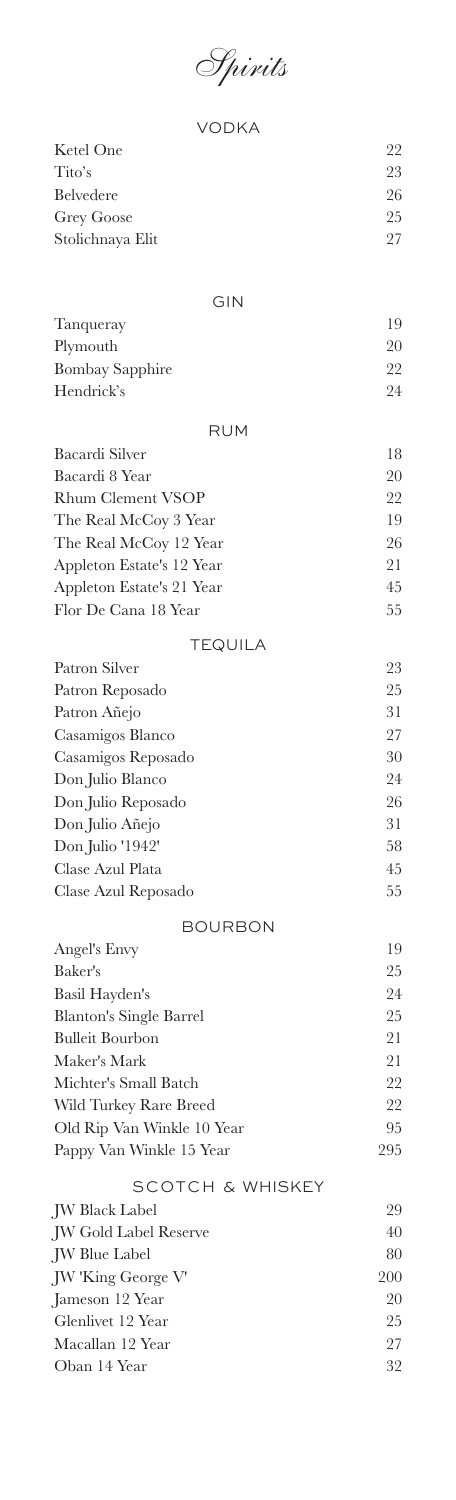Beer Selection

| <b>DOMESTIC</b>                 |    |
|---------------------------------|----|
| Brooklyn Brewery East IPA, NY   | 12 |
| Samuel Adams, Boston, MA        | 12 |
| Ommegang Three Philosophers, NY | 18 |
| Angry Orchard, Hard Cider NY    | 12 |
| IMPORT                          |    |

| Stella Artois, Belgium            | 12  |
|-----------------------------------|-----|
| Heineken, Netherlands             | 12  |
| Amstel Light, Netherlands         | 12  |
| Hitachino Nest White Ale, Japan   | 12  |
| Weihenstephan Hefeweizen, Germany | 12. |
| Corona, Mexico                    | 19  |

| NON-ALCOHOLIC BEER & SPIRITS           |    |
|----------------------------------------|----|
| St. Pauli Girl, Germany                | 10 |
| Seedlip Grove 42, Citrus Botanicals    | 16 |
| Seedlip Garden 108, English Peas & Hay | 16 |
| Seedlip Spice 94, Aromatics            | 16 |

Non-Alcoholic Cocktails

THE GINGER PEACH 14 organic cane sugar, fresh white peach purée Fever Tree Ginger Ale

RASPBERRY ITALIAN SODA 14 Monin raspberry syrup, Fever Tree Club Soda, fresh raspberries

> SHIRLEY TEMPLE 14 classic

METROPOLITAN 16 Our version of a virgin cosmopolitan Seedlip Grove 42, Cranberry, Lemon

COURTYARD COCKTAIL 16 Seedlip Garden 108, Cucumber, Lime

Sodas

9

Coke, Diet Coke, Coke Zero Sprite, Fever Tree Ginger Ale, Fever Tree Tonic, Fever Tree Club Soda Fever Tree Ginger Beer

Bottled Water

Evian *small* 9 *large* 12 San Pellegrino small 9 large 12